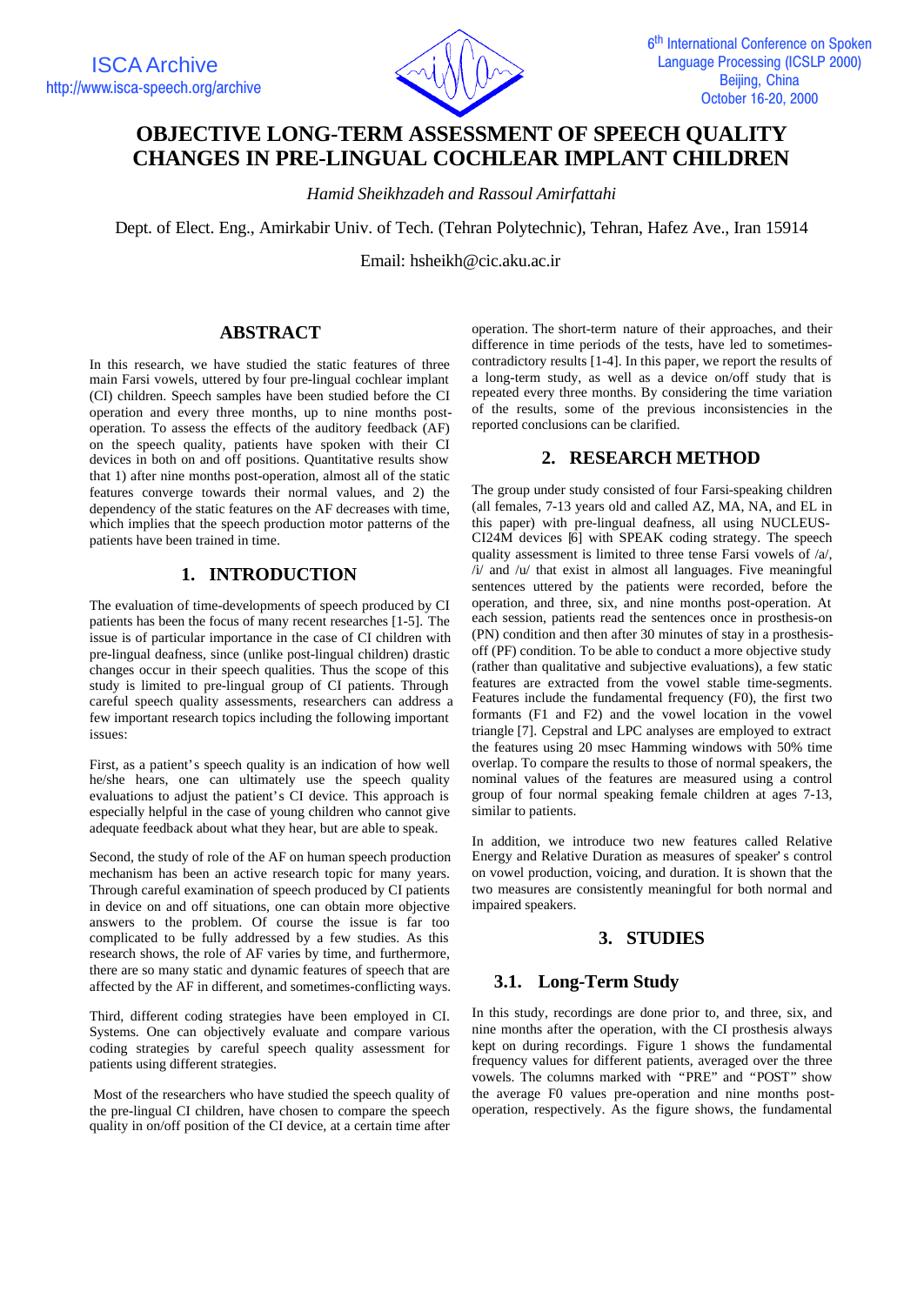frequency has on average decreased about 9% post-operation, which is consistent with other existing research results [2,5].

Another consistent feature of vowels is their location on the vowel triangle, drawn on an F1/F2 plane. Most CI researchers have employed the deviations of F1 and F2 formants from their normal values as a quantitative measure of speech quality. However, we suggest to measure the two dimensional distance of vowel formants (F1 and F2) from their normal values located on the vowel triangle. Figure 2 shows the normal formant values (of the control group) as well as the pre and post-operation values, averaged for all the patients. As this figure demonstrates, vowels have moved much closer to their normal values nine months post-operation . To quantify the time-course of the improvement, Figure 3 shows the two-dimensional distance of vowels from their respective normal locations on the vowel triangle, averaged for all patients and vowels. As it shows, the rms distance has monotonically decreased from a value of 629 Hz (per-operation) to 255 Hz nine months post-operation.



**Figure 1**: F0 (averaged over the three vowels) for four patients before (PRE) and nine months after (POST) operation, and also the averaged F0 over all patients and vowels.



**Figure 2**: Averaged (over four patients) formant displacements for three vowels before (PRE) and nine months after (POST) operation, and for the normal speaker group (vowel triangle).



**Figure 3**: Averaged (over patients and vowels) rms F1/F2 formant distances (from respective normal formants) before (PRE) and after operation.

Another feature of the CI patients is the rather aspirated quality of their voice and the apparent weakness in their voicing. We suggest the use of the Relative Energy (RE), defined as the ratio of the vowel energy to the energy of its preceding consonant, and Relative Duration (RD), defined as the ratio of the vowel duration to the word (containing the vowel) duration. The motivation behind the RD features is the observation that often pre-lingual CI patients tend to abnormally lengthen the vowel parts of the word/syllable until their speech articulation organs get ready for uttering the following consonant(s). On the other hand, RE is obviously a measure of voicing strength. As the voicing becomes more regular and continuous, the average energy of the vowel (and hence RE) increases. For the RD feature, the ratio of duration of the second vowel to word duration in a set of CVCVC words were measured. For the RE feature, a set of CVC syllables were used. To examine the consistency of RE and RD, the ratio of standard deviation to mean values of the two features were measured for the control group. The two ratios (averaged for different vowels and speakers) were about 10% which clearly demonstrate the consistency of the features for normal speakers. Figure 4 and Figure 5 show the patterns of RE and RD variations by time (averaged for all patients and vowels), respectively.



**Figure 4**: RE variations with time, averaged over patients and vowels, before (PRE) and after operation.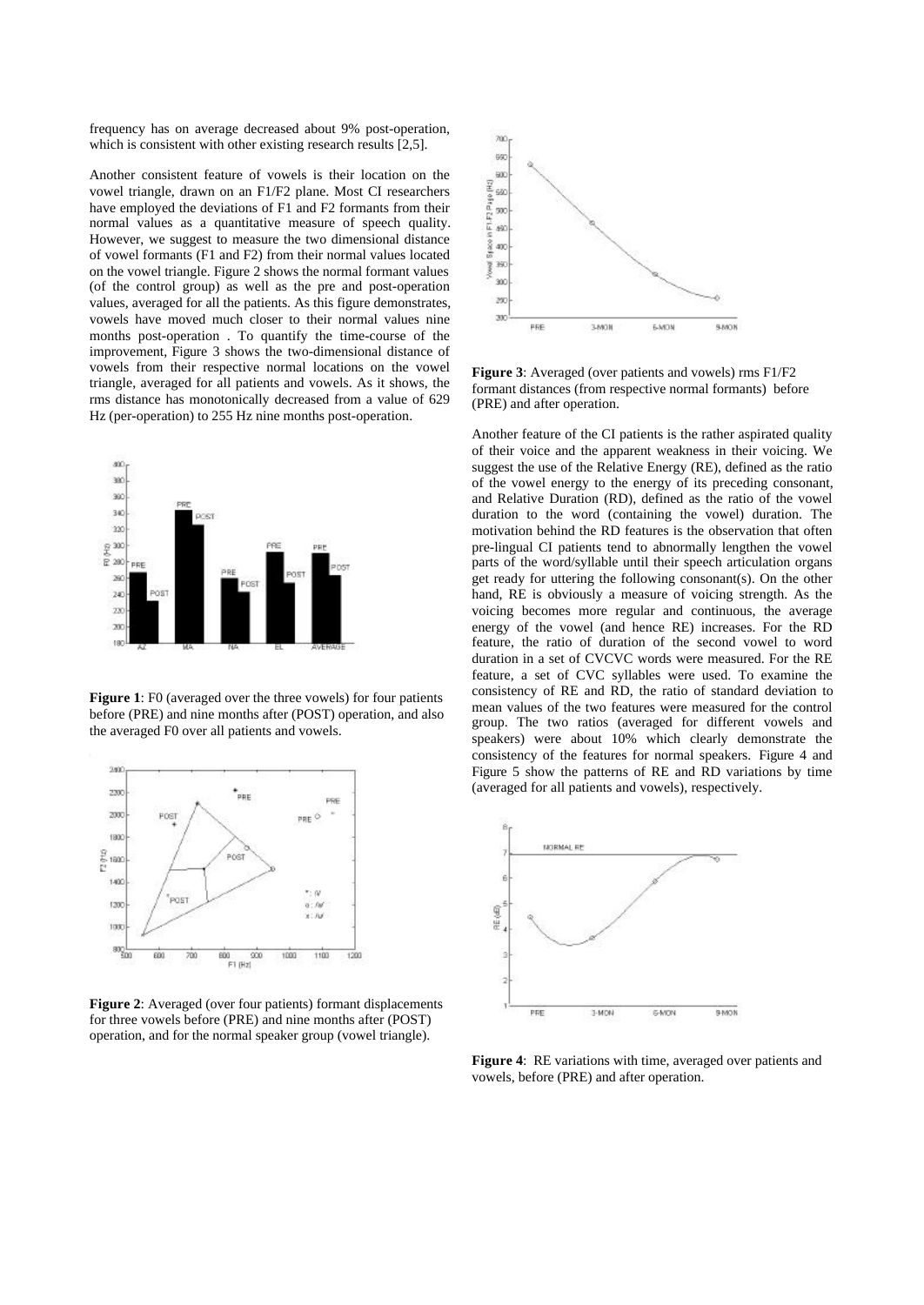

**Figure 5**: RD variations with time, averaged over patients and vowels, before (PRE) and after operation.

While the RE converges to a normal value by time, the RD feature converges to a value below normal. One possible cause of this observation could be the lack of proper stress pattern in patient's speech.

## **3.2. Prosthesis On-Off Study**

The goal of this study is to experimentally evaluate the importance of the auditory feedback for the correct generation of vowels. At this stage, only static features of the three vowels /a/, /i/, and /u/ are considered. There have been few studies on the role of AF, reporting sometimes conflicting results (compare for example [1,2,5] to [3,4]). The approach chosen here is to repeat the same long-term study reported in the previous section (in PN condition), with an additional recording (at each session) after the patient has stayed in PF condition for at least 30 minutes, to remove any AF and short-term memory. Starting three months post-operation, a comparison is made between the speech features at PN and PF conditions, and then the study is repeated every three months to see the time-evolution of the results. Incorporating the time factor into the on-off studies is a crucial part of this work. As it will be shown, this engineering and time-dependent approach, can clarify some of the previous ambiguous results.



**Figure 6**: F0 variations (due to a PN to PF switch) with time after operation (averaged over patients and vowels).

 Figure 6 shows the amount F0 would increase if the CI device is switched from PN to PF, at three to nine months after the operation. As shown, at three months post-operation, a PN-PF switch would cause an F0 increase of about 40 Hz on average. However, the same PN-PF switch would cause increases of only 18 and 11 Hz at six and nine months post-operation, respectively. Also Figure 7 demonstrates the rms displacement (in F1/F2 plane) of the first two formants when a PN-PF switch happens. Again, the tests are repeated every three months after operation. As shown, while at three month post-operation a PN-PF switch causes an rms formant displacement (degradation) of more than 250 Hz, the same PN-PF switch would displace the formants (in F1/F2 plane) less than 100 Hz. It can clearly be concluded from the two figures that *at least for the correct production of vowel static features, the dependency of the patients on the AF decreases with time after operation.*

To further validate the stated conclusion, the variations of the RE and RD features due to PN-PF switch are also evaluated. Figure 8 and Figure 9 show the results of such RE and RD measurements at three, six, and nine months after operation. Since at three months post-operation, most patients were not able to correctly pronounce the consonant preceding the vowel, the RE feature could not properly be evaluated, thus a NOT PRONOUNCED mark appears on Figure 8.

The results summarized in Figure 8 and Figure 9 also support the stated conclusion that patient's dependency on the AF, measured by vowel static features, decreases with time.



**Figure 7**: Rms F1/F2 displacements (due to a PN to PF switch) in time after operation (averaged over patients and vowels).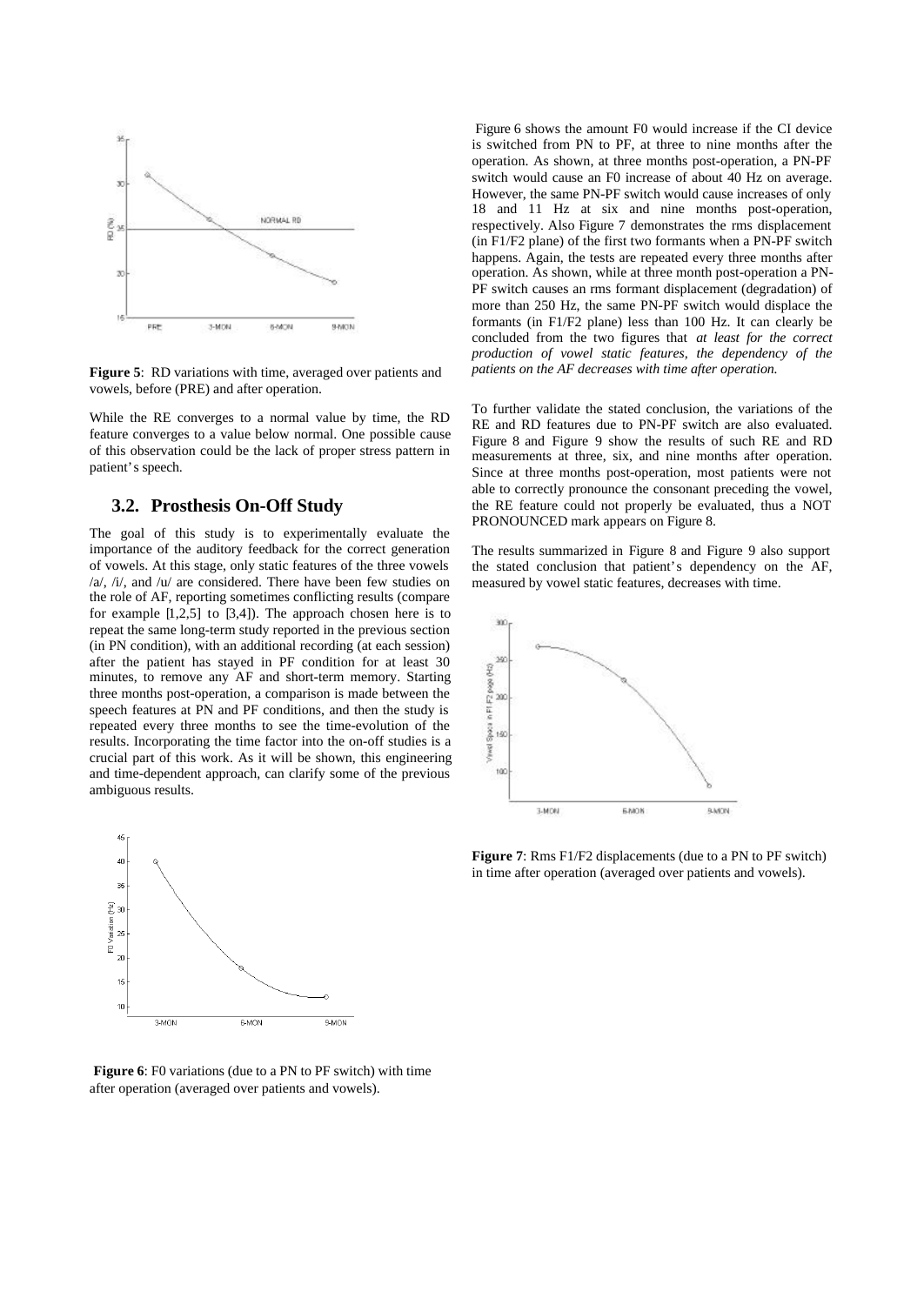

**Figure 8**: RE variations (due to a PN to PF switch) with time after operation (averaged over patients and vowels).



**Figure 9**: RD variations (due to a PN to PF switch) with time after operation (averaged over patients and vowels).

## **4. CONCLUSION AND FUTURE WORK**

To be able to reach to conclusive and clear results, the scope of the studies were limited to include only vowel static features. Cochlear implanted children with pre-lingual deafness are among the best candidates for a study on the time-evolution of speech production skills. At the same time, by simply turning off the CI prosthesis, the effects of AF on human speech production can be investigated. To maintain objectivity, engineering and quantitative approaches were employed in this study to evaluate the speech quality. A control group of children, at ages similar to those of patients, helped to have a fair comparison to normal speaking people.

The new introduced RD feature has the advantage that, unlike the absolute duration of vowels used by previous researchers (see for example [2]), it is not much affected by rate of speech, and as the statistics presented in Section 3.1 show, is a consistent feature for a specific set of words.

Finally, instead of using single formant (F1 or F2) variations, as most researchers have done, we employed vowel location on the vowel triangle as a static feature. As it is well known [7], human listeners can discriminate most vowels based on the combined F1/F2 values. This justifies the use of vowel location on the F1/F2 plane as a static and consistent feature.

Quantitative results presented here show that:

- 1. Almost all of the static features considered have consistently improved in time, after the operation. It is particularly interesting to notice that due to the poor quality of the uttered speech, subjective evaluations could have hardly reached to conclusive results.
- 2. At least for the static features studied, the patient's reliance on the AF "decreased" consistently by time. While in the few first months after operation, loss of AF could degrade the speech quality to a noticeable extent, patient's dependency on AF decreased considerably after nine months.

By further continuing this research after nine months postoperation, one can obtain the ultimate convergence points of the static features and compare them to normal speaking people. We are now considering the static features of other classes of sounds such as short vowels, nasals and fricatives.

 At the same time, we are extending the work to include more dynamic features of sounds such as formant transitions, voice onset time (VOT), and syllable and word prosodic features (pitch, loudness, and duration patterns).

It would be of great importance to compare the time-evolution of different static and dynamic features to each other, and to see how and why the AF affects each feature differently.

An intelligibility test (such as DRT) of the patient's speech by normal listeners would also give a quantitative evaluation of patient's overall speech quality. Also more long-term features of speech at phrase or sentence level (such as intonation pattern) have to be studied.

#### **Acknowledgement**

This work was done using facilities provided by the CI research center of AmirAlam hospital of Tehran. Authors wish to thank all the research team members, and specially professor M. H. Khalesi, head of the research center and the surgery team, and S. Abdi, the CI clinic director.

#### **5. REFERENCES**

- **1. Tobey, E., Angelette, S., Murchison, C., Nicosia, J., Sprague, S., Staller, S., Brimacombe, J., and Beiter, A.,"**Speech production performance in children with multichannel cochlear implants," American Journal of Otology, 12(S)**,** 165-173, **1991**
- **2. Svirsky, M., Lane, H., Perkell, J., and Wozniak, J.,**"Effects of short term auditory deprivation on speech production in adult cochlear implant users," J. Acoust. Soc. Am., 92**,** 1284-1300, **1992**
- **3. Tye-Murray, N., Spencer, L., and Gilbert-Bedia, E.,**"Relationships between speech production and speech perception skills in young cochlear implant users," J. Acoust. Soc. Am. 98, 2454-2460, **1995**
- **4. Tye-Murray, N., Spencer, L., Gilbert-Bedia, E., and Woodworth, G.,**"Differences in children's sound